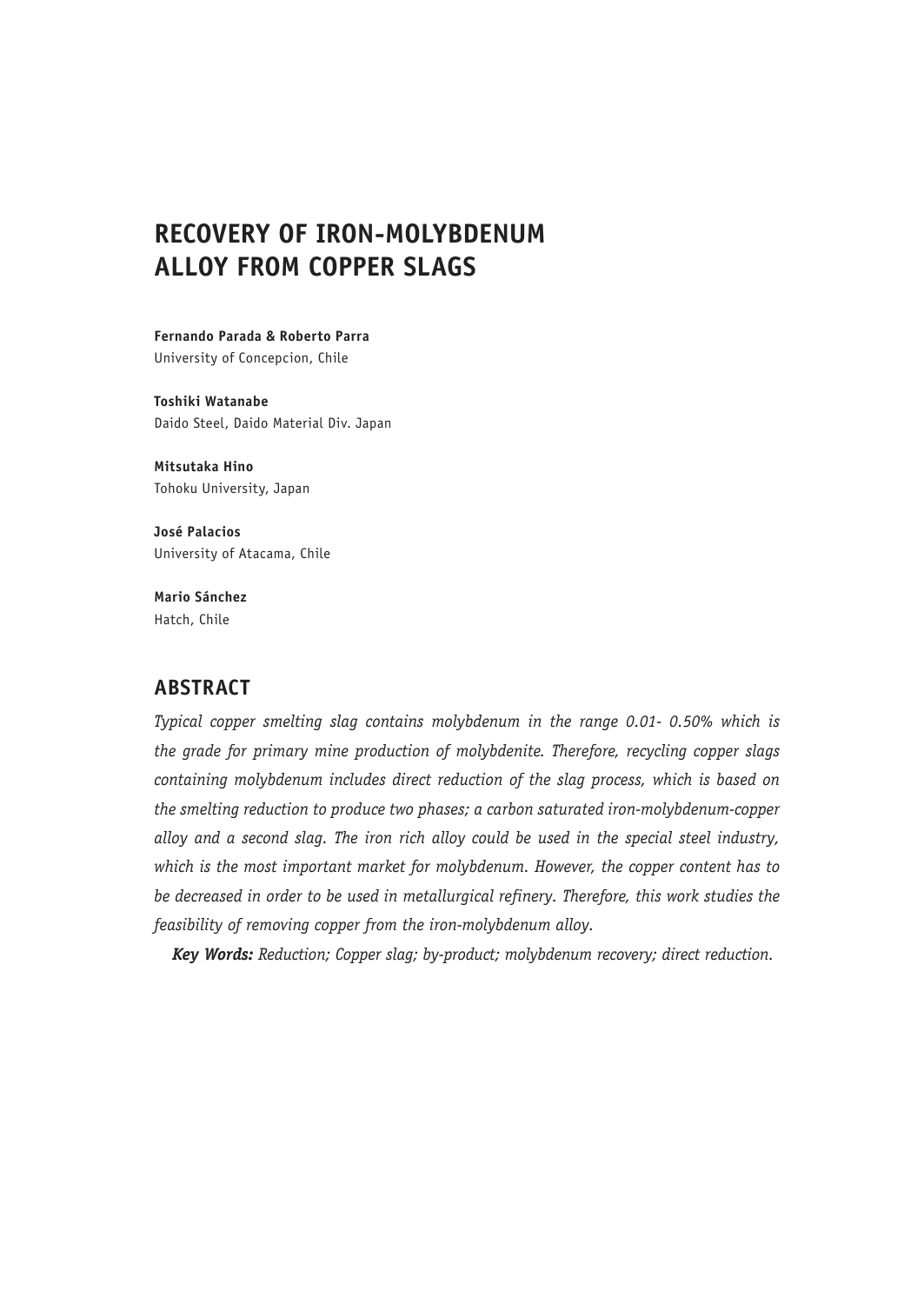#### **INTRODUCTION**

Currently, economical and environmental issues along with high metals consumptions, have imposed the development of effective and inexpensive methods for the recovery of valuable metals from secondary sources. Chile produces more than 3.5 million ton/year of copper slag containing copper ranging from 0.77% to 1.32%, molybdenum in a range up to 0.4% and large amounts of iron and silica [1]. Therefore, copper slags show an economical potential for recycling by using metals extraction processes.

The presence of molybdenum in some copper slags is due to inefficiencies in the flotation step for separating molybdenite from copper sulfide minerals prior to smelting. Typical copper slags show that the molybdenum is dispersed throughout the iron oxides phase and, at the copper-making step the molybdenum is highly oxidized and associated to the magnetite structure [2].

Therefore, direct reduction for treating copper slag has been reported to recover an iron molybdenum alloy [3]. The copper fayalite slag is reduced with granulated coke at 1460°C, and residence time varying between 30 and 90 minutes under open air conditions. The thermodynamic behavior of reduction process is shown in Figure 1.

In this figure, it can be observed that copper oxide is reduced with a lower energy requirement than iron oxides so that iron is expected to be saturated with copper, and at the reducing conditions, indicated in Figure 1, molybdenum is also reduced and dissolved in the iron-rich alloy. The solubility of carbon in pig iron varies with temperature and at 1400ºC is 5%wt approximately according to the of the Fe-C binary system.



Figure 1: Potential diagram for Cu-O-C, Fe-O-C and Mo-O-C and silica systems [4]

The copper slag from the SCF was mixed with CaO and coke, and it was processed in the temperature range of 1350ºC and 1460ºC. As result, two phases along with the unreacted coke were obtained [5]. An iron-rich metallic phase and a Portland type slag phase as shown in Figure 2.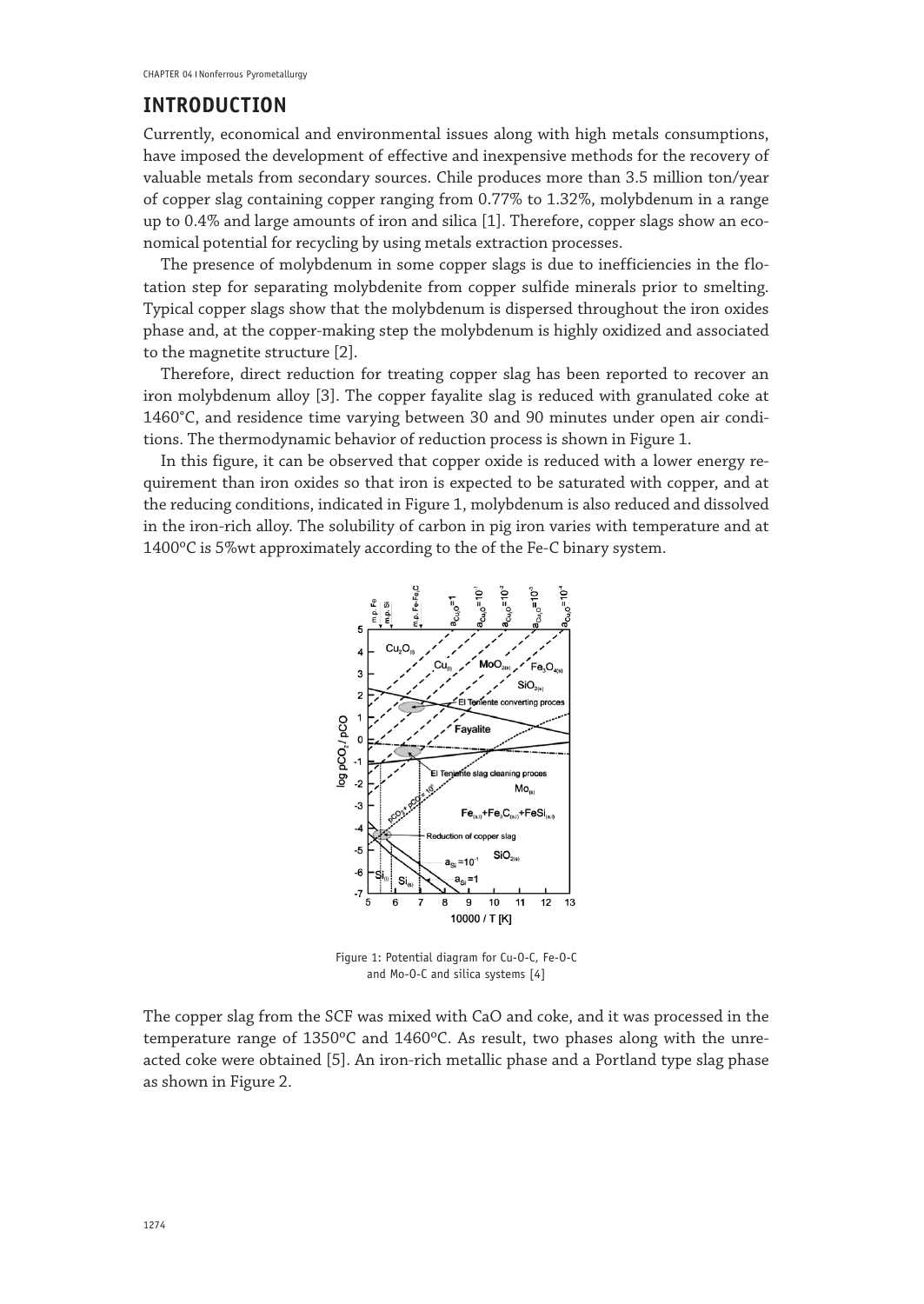

Figure 2: Slag and iron-rich alloy obtained at 1460ºC in an alumina crucible [5]

Although, the metallic phase showed three different phases in a very homogeneous dispersion, the matrix is the Fe-Cu alloy with 98,1% of iron and 1,9% of copper with minor inclusions of a copper rich matte of 3%Fe; 25,9%Cu and 32,8%S and an iron rich matte of 97,9%Fe; 1,3%Cu and 0,9%S. However, the copper content is still high for direct application in the steel making industry. Therefore, the obtaining of iron- molybdenum alloy was study by removing copper from the reduced copper slag.

#### **THEORETICAL CONSIDERATIONS**

In the molten state, the slag is chemically homogenous with the exception of copper sulfide and copper, which are entrained in the liquid. Also it is well known that sulfur affinity for copper is grater than for iron, and to recover copper oxide dissolved in the slag the following exchange reaction is used:

$$
Cu2O + FeS = FeO + Cu2S
$$
 (1)

However, in the presence of carbon the components of the slag are reduced as follow

$$
2M_XO + C = 2X M + CO_2 \tag{2}
$$

Where M is Fe, Cu, Mo, among others, and a carbon saturated iron-molybdenum-copper alloy is obtained. Iron also dissolves some sulfur, and its content decreases with the carbon increasing as shown in Figure 3(a) at 1500ºC.



Figure 3: Effect of carbon content on: (a) the dissolution of sulfur in liquid iron at 1500ºC and (b) the dissolution of copper in various liquid iron alloys at 1200°C [6]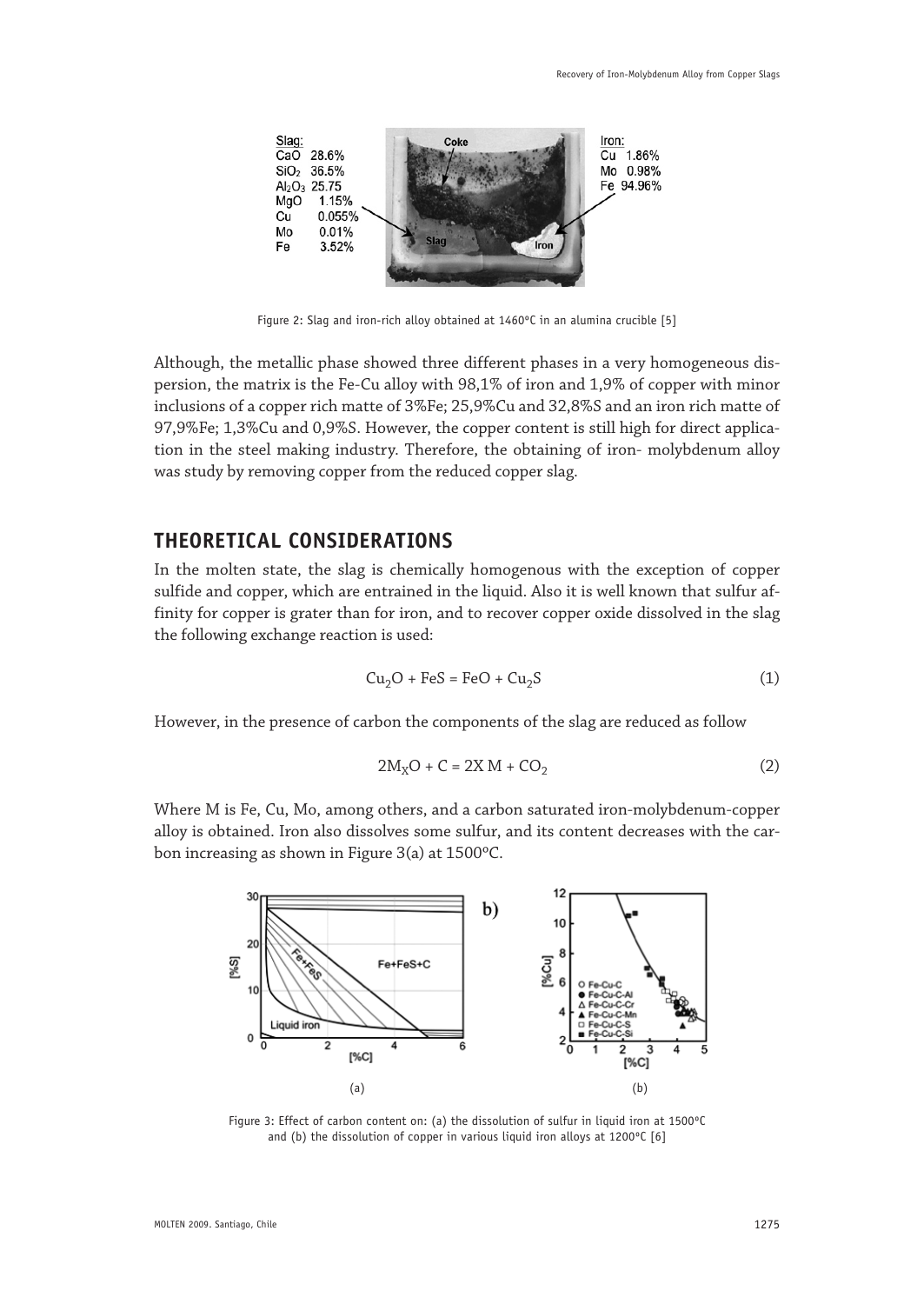In this figure, it can also be observed that under carbon saturation condition the sulfur content in liquid iron is the minimum. In Figure 3(b), the effect of carbon on the copper content is shown for various iron-rich alloys at 1200ºC. In this figure, it can be observed that copper content decreases in the alloy with the increasing of carbon in liquid iron suggesting that copper could be minimized in the iron-molybdenum alloy by adding a sulfur base flux under carbon saturation condition

The dissolved copper in the iron-rich alloy, in the presence of sulfur based flux is redistributed between the new formed slag, and the iron alloy, and it will be concentrated in the phase containing higher sulfur concentration to form cuprous sulfide according to the following elemental reaction

$$
\underline{Cu} + 0.5 \underline{S} = CuS_{0.5}(l) \tag{5}
$$

And the equilibrium constant for Equation 5 can be written as follows

$$
K_{(5)} = \frac{a_{CuS_{0.5}}}{a_{Cu}a_{S}^{0.5}} = \frac{\gamma_{CuS_{0.5}}X_{CuS_{0.5}}}{\gamma_{Cu}X_{Cu}a_{S}^{0.5}}
$$

Therefore, the copper distribution coefficient is expressed as follows

$$
L_{Cu} = \frac{(mass\%Cu)_{slag}}{[mass\%Cu]_{alloy}} = CK_{(5)}a_S^{0.5} \frac{\gamma_{Cu}}{\gamma_{CuS_{0.5}}}
$$

Thus, the copper distribution depends on temperature and sulphur activity therefore in addition to iron sulphide; sodium sulphide is used as flux to increase the copper distribution coefficient as shown in Figure 4.



Figure 4: Copper distribution coefficient as function of sulfur content at 1400ºC [6]

Figure 4 shows the effect of sulfur on copper removal from carbon saturated liquid iron at 1400ºC, and it can be observed that the best results are obtained by adding lithium and sodium sulfide.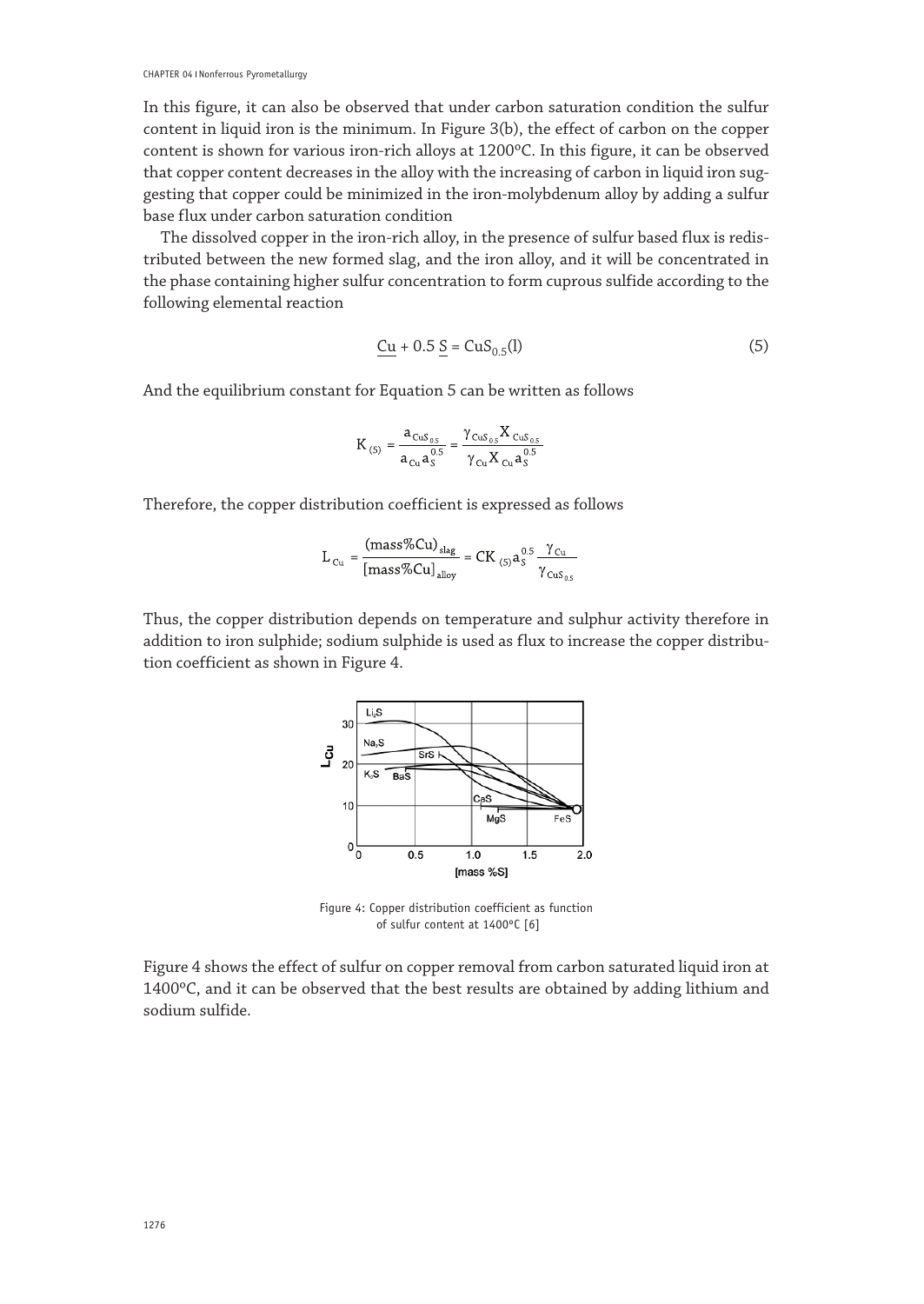#### **EXPERIMENTAL**

The typical copper slag composition was synthesized and modified by adding lime and alumina to move the composition from point A to point B shown in Figure 5. After reduction, the metals oxides or sulfides will pass onto the metal phase, and the new slag will be concentrated in silica, alumina and lime causing an increasing in the melting point of the final slag, as shown in Figure 5. In this figure, the point B represents the composition of the slag after reduction. The slag compositions are shown in Table 1.



Figure 5: Ternary SiO<sub>2</sub>-CaO-Al<sub>2</sub>O<sub>3</sub> system

The modified slag is sinterized in a magnesite crucible at 900°C in a vertical furnace during 3 hrs, and after slow cooling in the furnace, it is mixed with carbon and reduced in a graphite crucible at 1400ºC under an argon atmosphere.

|  |  |  | Table 1: Typical copper slag composition compared with the modified slag |  |  |
|--|--|--|--------------------------------------------------------------------------|--|--|
|  |  |  |                                                                          |  |  |

| Component          | Al <sub>2</sub> O <sub>2</sub> | CaO  | Si <sub>0</sub> | Cu <sub>2</sub> 0 | Fe0   | Fe <sub>2</sub> O <sub>4</sub> | MoO <sub>2</sub> | FeS  |
|--------------------|--------------------------------|------|-----------------|-------------------|-------|--------------------------------|------------------|------|
| Synthesized (wt %) | 3.4                            | 1.1  | 30.7            | 1.24              | 46.89 | 8.4                            |                  | 1.37 |
| Modified (wt %)    | 6.78                           | 27.2 | 22.67           | 0.97              | 34.64 | 6.26                           | 0.3              | 1.01 |

After reduction, the obtained iron alloy was decopperized by using mix of iron sulfide and sodium sulfide as flux in a graphite crucible at 1400ºC in a vertical furnace for 3 hrs. The flux was used in different proportions and in a rate alloy:flux = 1:1.

# **RESULTS AND DISCUSSION**

The result of the slag reduction is shown in Figure 6, and in this figure it can be seen the three phases; slag, iron alloy and copper alloy. However, it is also shown that molybdenum concentrates in the iron rich phase and its content remain constant with reduction time. Copper content is reduced in the slag phase with the increasing of reduction time.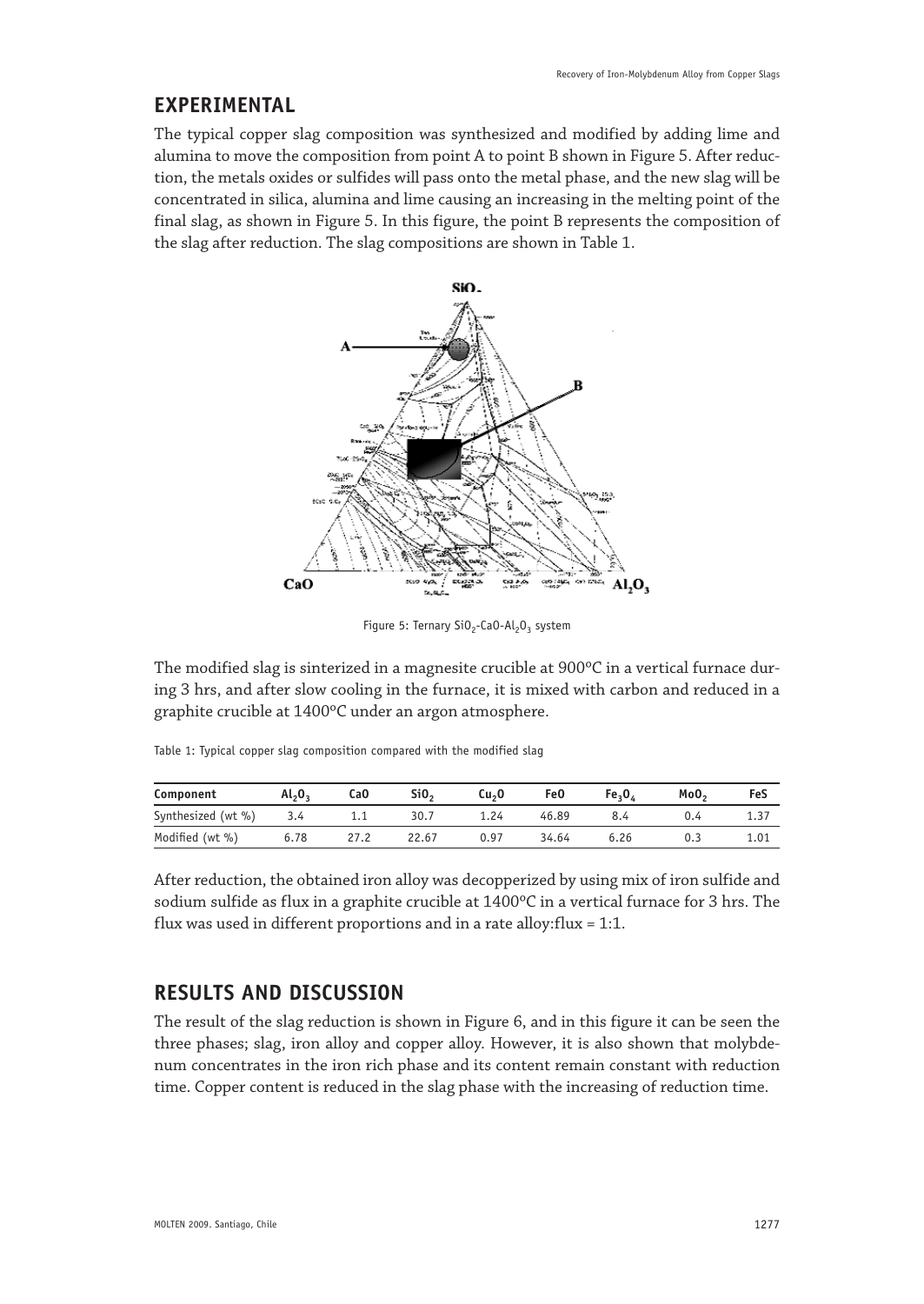|                        | Fe rich phase      |        |    |          |      |       |            |          |
|------------------------|--------------------|--------|----|----------|------|-------|------------|----------|
| Time<br>Mo<br>Fe<br>Cu |                    |        |    |          |      |       | Slag phase |          |
| 1 <sub>h</sub>         | 89.82% 5.06% 0.89% |        |    |          | Time | Fe    | Cu         | Mo       |
| 2 <sub>h</sub>         | 91.46% 5.27% 0.89% |        |    | Slag     | 1h   | 1.47% | 0.057%     | 6.037ppm |
| 3h                     | 91.33% 4.79% 0.89% |        |    | Fe<br>Cu | 2h   | 0.79% | 0.039%     | 10.32ppm |
|                        | Cu rich phase      |        |    |          | 3h   | 1.13% | 0.036%     | 15.53ppm |
| Time                   | Fe                 | Cu     | Mo |          |      |       |            |          |
| 1h                     | 4.82%              | 94.25% | 0  |          |      |       |            |          |
| 2h                     | 3.96%              | 94.22% | ٥  |          |      |       |            |          |
| 3h                     | 4.23%              | 94.52% | o  |          |      |       |            |          |

Figure 6: Photograph of the metallic alloys in equilibrium with the slag at 1400°C

However, the metallic alloys are not clean separated therefore in order to obtain a clean separation between the two metallic alloys, different iron-copper ratios were tried, and the results of melting iron and copper are shown in Figure 7.



Figure 7: Photograph of the two metallic alloys with different iron-copper proportions

The best phase separation is obtained when copper content is higher than 65%, and the separation results better as the copper content increases suggesting the possibility processing slags with higher copper content, such as converting slags.

In Figure 8 SEM analysis of the obtained alloy shows that iron and copper are fully complementary and sulfur is mainly associated with copper suggesting that this element can be removed by equilibrating the iron-rich alloy with a sulfur based flux. Thus, iron sulfide with different sodium sulfide addition is used to remove copper from the iron alloy obtained by carbon reduction.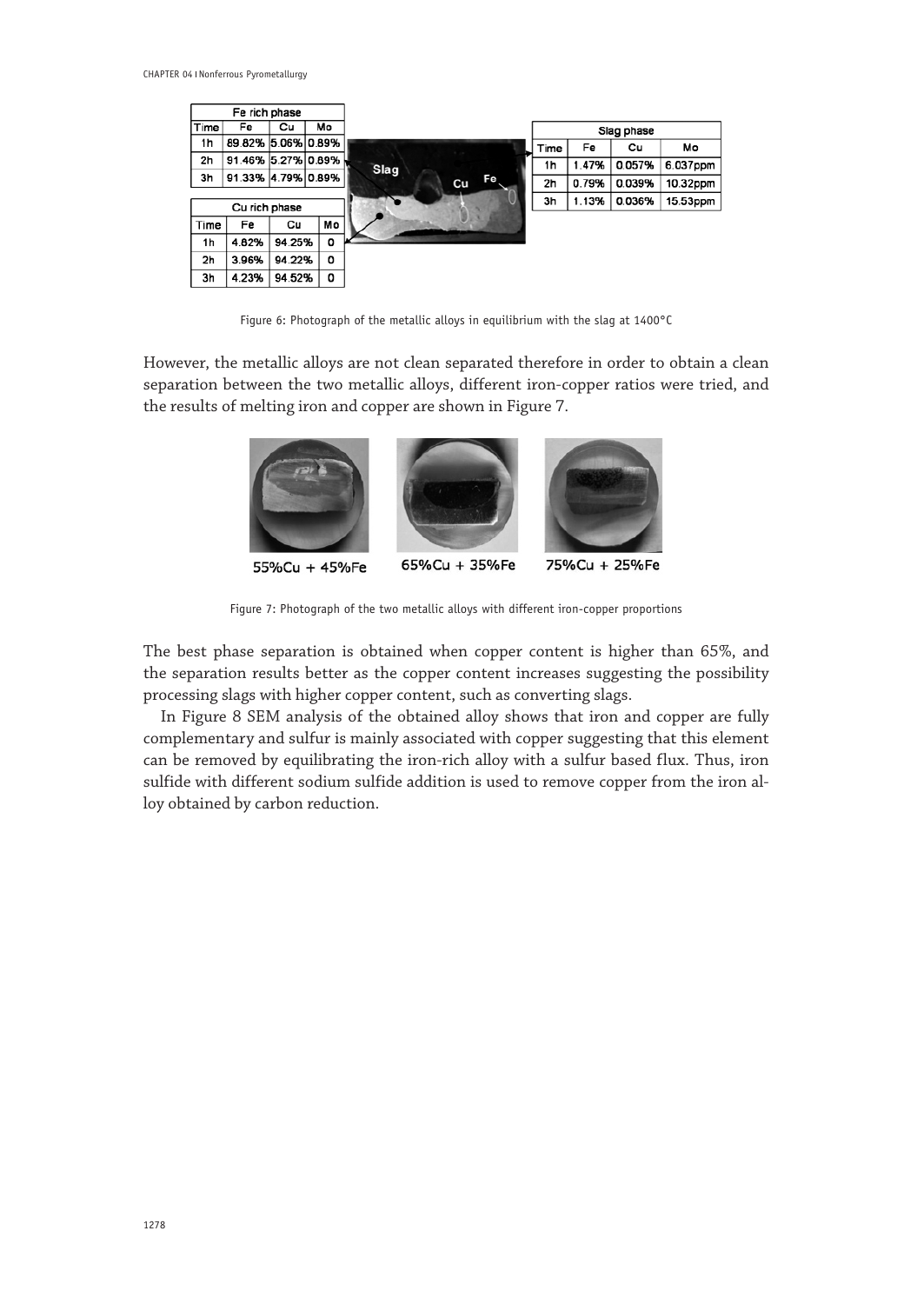Recovery of Iron-Molybdenum Alloy from Copper Slags



Figure 8: SEM Analysis of iron alloy; (a) image, (b) copper, (c) iron and (d) sulfur

The results of removing copper from the iron alloy by using FeS-N<sub>2</sub>S flux is shown in Figure 9, and it can be observed that copper content decreases in the iron alloy and its content vary from 0.98 to 1.11% as sodium sulfide in the flux increases. Also, sulfur content in the iron phase decreases drastically with the increasing of sodium sulfide. The maximum copper distribution is obtained with a mix FeS-Na<sub>2</sub>S of 35% of sodium sulfide.



Figure 9: Effect of Na<sub>2</sub>S in the flux on de S and Cu content in the iron phase and copper distribution